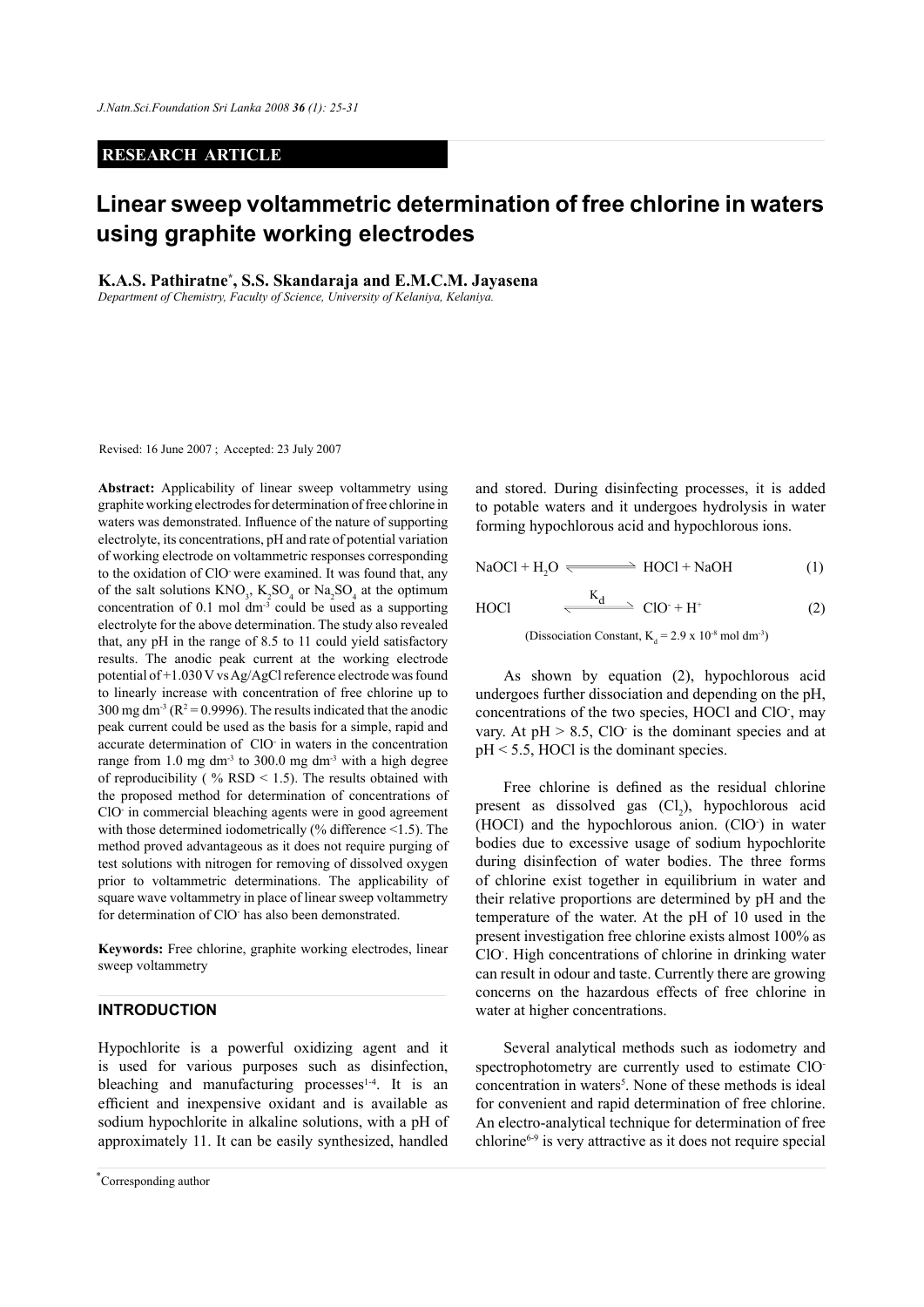analytical reagents and can be conveniently employed in waters for online monitoring of ClO.

The two reduction reactions given below has been used in the past for determination of ClO- in water electrochemically.

 $ClO + H<sub>2</sub>O + 2e \longleftarrow Cl + 2OH$ (3)

 $HClO + 2e$   $\qquad \qquad \longrightarrow \qquad Cl^+ + OH^-(4)$ 

Use of these reactions have been found inconvenient as the reduction of dissolved  $O<sub>2</sub>$  in water occurs around the same potential region [equations (6) &  $(7)$ ]<sup>10</sup>.

$$
O_2 + 4H^+ + 4e \xrightarrow{\text{max}} 2 H_2O \qquad E^{\circ} = +1.229 \text{ V} \tag{6}
$$

$$
O_2 + 2H^+ + 4e \xrightarrow{\longleftarrow} H_2O_2 \qquad E^{\circ} = +0.682 \text{ V} \tag{7}
$$

Two oxidation reactions [equations (8)  $\&$  (9)]<sup>6</sup> have also been used successfully for determination of free chlorine in water.

6ClO<sup>+</sup> + 3H<sub>2</sub>O  $\Longleftrightarrow$  2ClO<sub>3</sub><sup>+</sup> + 4Cl<sup>+</sup> + 6H<sup>+</sup> + 3/2 O<sub>2</sub> + 6e (8)

$$
6HClO + 3H_2O \xrightarrow{\text{GLO}_3} 2ClO_3^- + 4Cl^+ + 12H^+ + 3/2O_2 + 6e \quad (9)
$$

With this method, interference of dissolved  $O$ , does not occur as oxidation potential of ClO is well separated from the oxidation/reduction potential of dissolved oxygen. However, the method requires a relatively expensive supporting electrolyte,  $NaClO<sub>4</sub>$  and a working electrode (platinum, gold or glassy carbon)<sup>6</sup>. Further, the limit of detection of the method was relatively high (4 mg dm-3). The method reported in this study uses less expensive supporting electrolytes  $(KNO<sub>3</sub>$  or  $K<sub>2</sub>SO<sub>4</sub>$  or  $Na<sub>2</sub>SO<sub>4</sub>$ ) together with an inexpensive graphite working electrode. Further, a lower limit of detection of 1.0 mg  $dm<sup>3</sup>$  and higher linear range up to 300 mg  $dm<sup>3</sup>$  were achieved with the proposed method.

#### **METHODS AND MATERIALS**

*Reagents, chemicals and instrumentation*: Sodium hypochlorite required was synthesized using analytical grade NaOH,  $KMnO<sub>4</sub>$  and HCl supplied from Fluka. The salts  $KNO_3$ ,  $K_2SO_4$  and  $Na_2SO_4$  used were also of analytical grade supplied from Fluka. Double distilled and de-ionized water was prepared using an all glass distiller and a Barnstead deionizer at the resistivity 18 m $\Omega$  cm. pH of the solutions were measured using an Orion model 294 pH meter and its electrodes. All glassware were soaked overnight in  $5\%$  HNO<sub>3</sub> acid solution and carefully cleaned with distilled and deionized water. They were air dried in a dust free environment prior to use. NaOCl

was prepared by oxidizing HCl with  $KMnO<sub>4</sub>$  and passing the resultant gas into NaOH solution. Hypochlorite concentration of the resultant solution was determined by iodometric titration<sup>5</sup>. This solution was used as the stock NaOCl solution for the present investigation.

EG & G Princeton Applied Research Model 394 Electrochemical Trace Analyzer equipped with a three electrode cell was used for the present investigation. A graphite disk electrode (3 mm in diameter) was used as the working electrode, a platinum wire (2 mm in diameter) and Ag/AgCl reference electrode (Princeton Applied Research) were used as counter and reference electrodes respectively. All potentials were reported with respect to the Ag/AgCL reference electrode.

*Pretreatment of graphite working electrodes*: The surface of the working electrode was polished initially with  $0.3 \mu m$ alumina slurry followed by 0.05 µm alumina slurry, carefully sonicated in de-ionized water for few minutes and then rinsed with de-ionized water. The polished electrode was pretreated in an electrolytic solution, which was used for the investigation, by scanning the working electrode potential in the range of  $-0.800$  V to  $+1.200$  V.

*Study of the dependence of voltammetric response on experimental variables*: Dependence of the voltammetric response on the experimental parameters: deaeration, pH of solution, type of supporting electrolyte, concentration of supporting electrolyte, rate of scanning of working electrode potential and concentration of free chlorine were examined. Performance of the method was compared with that of square wave voltammetry. Results obtained with the proposed method under optimum conditions were evaluated with those obtained by the conventional iodometric method.

### **RESULTS**

# **Voltammetric response and its dependence on purging**  with N<sub>2</sub>

Figure 01 shows the voltammograms obtained for the oxidation of ClO at a concentration of 50 mg dm<sup>-3</sup> in 0.1 mol  $dm^{-3}$  KNO<sub>3</sub> solution. The potential of the working electrode was scanned at a rate of 50 mVs-1 from an initial potential value of  $-0.800$  V to a final potential value of +1.200 V. The pH of the solution was 10.0. The shape of the voltammogram in Figure  $01(a)$ obtained after purging about 25cm<sup>3</sup> analyte solution with  $N_2$  at an input pressure of  $\sim$  5 psi for 15 min and blanketing the solution with a flow of  $N_2$  gas is identical to the voltammogram in Figure 01(b) obtained with no purging of the analyte solution with  $N<sub>2</sub>$  prior to analysis.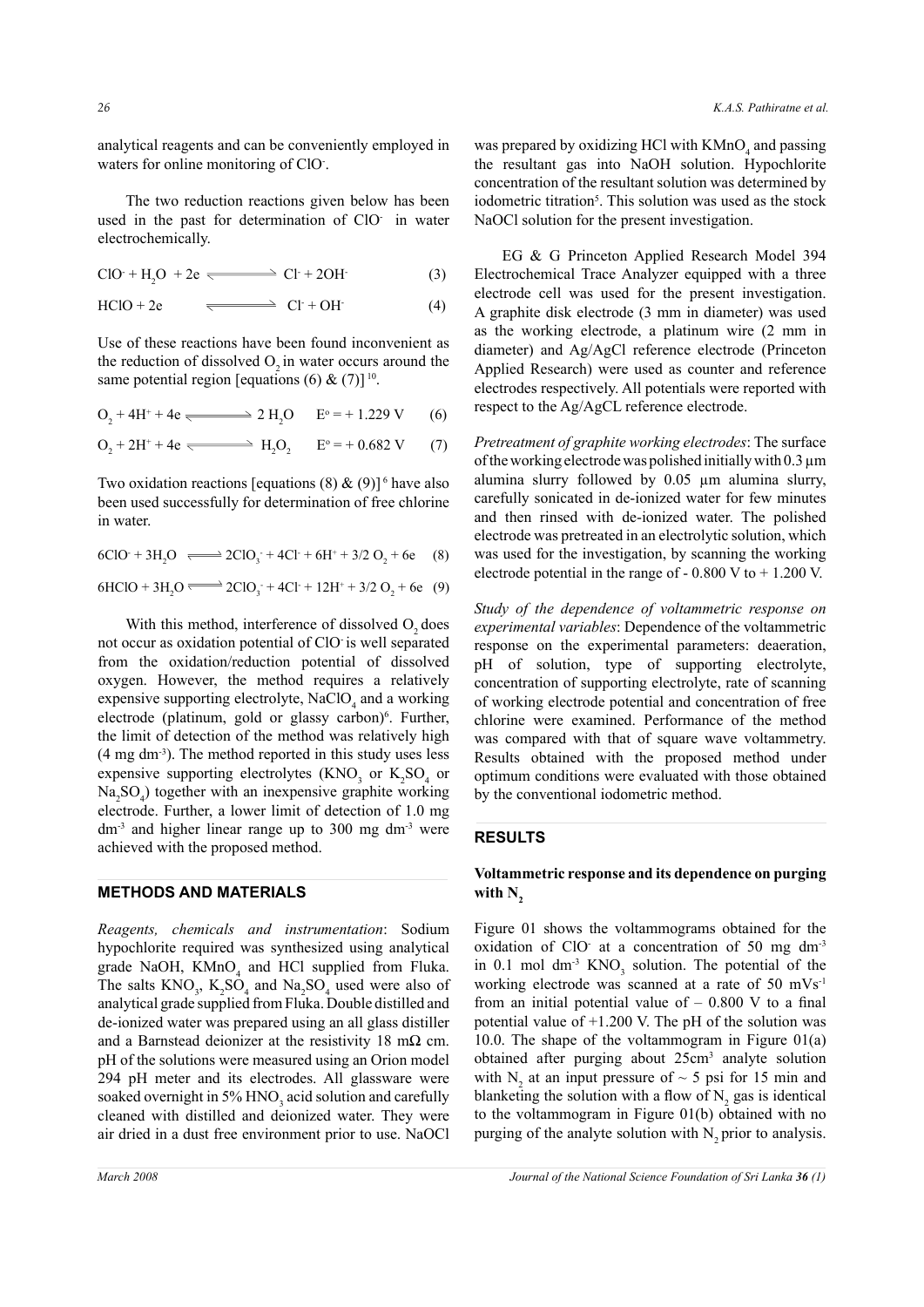

**Figure 1:** Cyclic voltammograms for a CIO concentration of 50 mg dm<sup>-3</sup> in 0.10 mol dm<sup>-3</sup> KNO<sub>3</sub> solution obtained with graphite electrode (a) purging with nitrogen for 15 min. (b) with no nitrogen purging. Initial and final potentials were -0.800 V and + 1.200 V respectively. Scan rate was 50 mV  $s^{-1}$  and the pH of the solution was 10.0.



**Figure 2:** Cyclic voltammogram for a CIO concentration of 150 mg dm<sup>-3</sup> in 0.10 mol dm<sup>-3</sup> KNO<sub>3</sub> solution obtained with the graphite electrode. Initial and final potentials were  $+0.600$  V and  $+ 1.200$  V respectively. Scan rate was 50 mV s<sup>-1</sup> and pH of the solution was 10.0.

Peak current (70.90  $\mu$ A) and peak potential (+1.030 V) corresponding to the oxidation of ClO<sup>-</sup> remain the same in the two voltammograms. Since the presence or absence of oxygen has no effect on the analytical peak at +1.030 V vs Ag/AgCl reference electrode, no oxygen removal is required for determination of free chlorine by the proposed method.

Figure 02 shows a voltammogram obtained for a solution containing  $150 \text{ mg dm}^3$  CLO $\cdot$  in 0.10 mol dm<sup>-3</sup>  $KNO<sub>3</sub>$  solution at pH = 10.0. The solution was not purged with  $N_2$  before analysis. The potential was scanned from  $+ 0.600$  V to a final potential of  $+ 1.200$  V Vs Ag/AgCl reference electrode, at a scan rate of 50 mV  $s^{-1}$ . The voltammogram clearly shows that voltammetric response corresponding to oxidation of ClO- can be measured without purging with  $N_2$ . The scan range of + 0.600 V and + 1.200 V vs Ag/AgCl reference electrode could be used for the analysis of ClO- .

#### **Effect of solution pH on voltammetric response**

Figure 03 shows the linear sweep voltammograms obtained for solutions at pH 1.0, 2.0, 4.0, 6.0, 8.0, 10.0, 11.0 and 12.0. The concentration of ClO- in each solution was 50 mg dm<sup>-3</sup>. The potential of the working electrode was scanned from  $+ 0.600$  V to  $+ 1.200$  V at a rate of  $50 \text{ mV s}^{-1}$ . No peak was observed at pH less than 2 as at low pHs the concentrations of ClO is negligible. With increasing pH up to nearly 11.0, the signal has continuously increased as ClO- concentration in the medium increased with decreasing H<sup>+</sup> concentration. For the present analysis, pH of 10.0 was taken as the optimum pH of the solution.

*Journal of the National Science Foundation of Sri Lanka* **36** (1) March 2008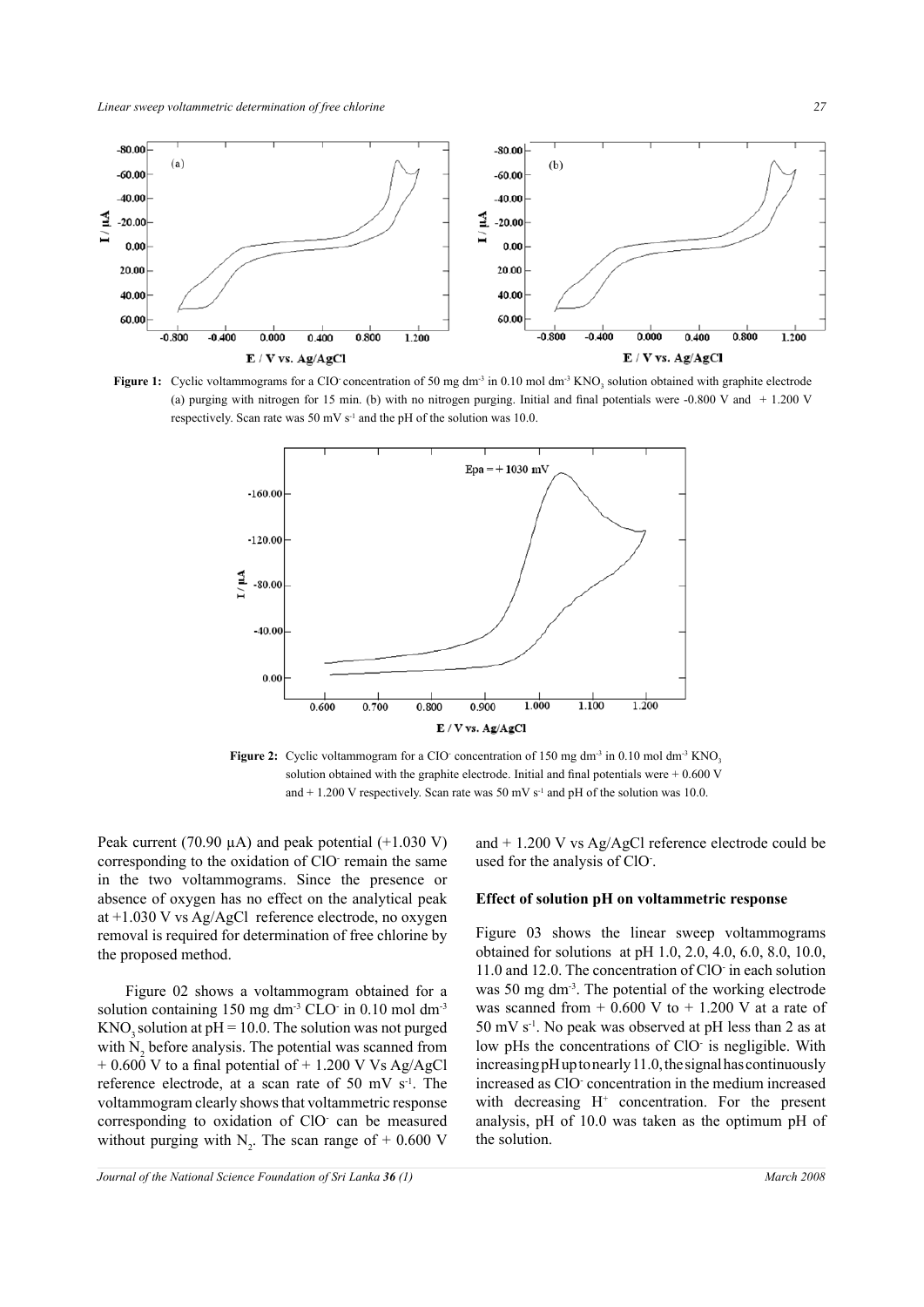

**Figure 3:** Linear sweep voltammograms at several different pH of analyte solution (a) 1.0, (b) 2.0, (c) 4.0, (d) 6.0, (e) 8.0, (f) 10.0, (g) 11.0 and (h) 12.0 for a free chlorine concentration of 50 mg dm<sup>-3</sup> in 0.10 mol dm<sup>-3</sup> KNO<sub>3</sub> supporting electrolyte for a graphite working electrode. Initial and final potentials were + 0.600 V and + 1.200 V respectively.



**Figure 4:** Linear sweep voltammograms for a CIO concentration of 50 mg dm<sup>-3</sup> in 0.1 mol dm<sup>-3</sup> KNO<sub>3</sub> supporting electrolyte with the graphite electrode. Initial and final potentials were -0.800 V and +1.200 V respectively. Scan rates were: (a)  $10 \text{ mV s}^{-1}$ , (b)  $25 \text{ mV s}^{-1}$ , (c)  $50 \text{ mV s}^{-1}$ , (d)  $100 \text{ mV s}^{-1}$ , (e)  $250 \text{ mV s}^{-1}$ , (f)  $400 \text{ mV s}^{-1}$ . Insert shows the Randle Sevcik plot of anodic peak current against the square root of the sweep rate.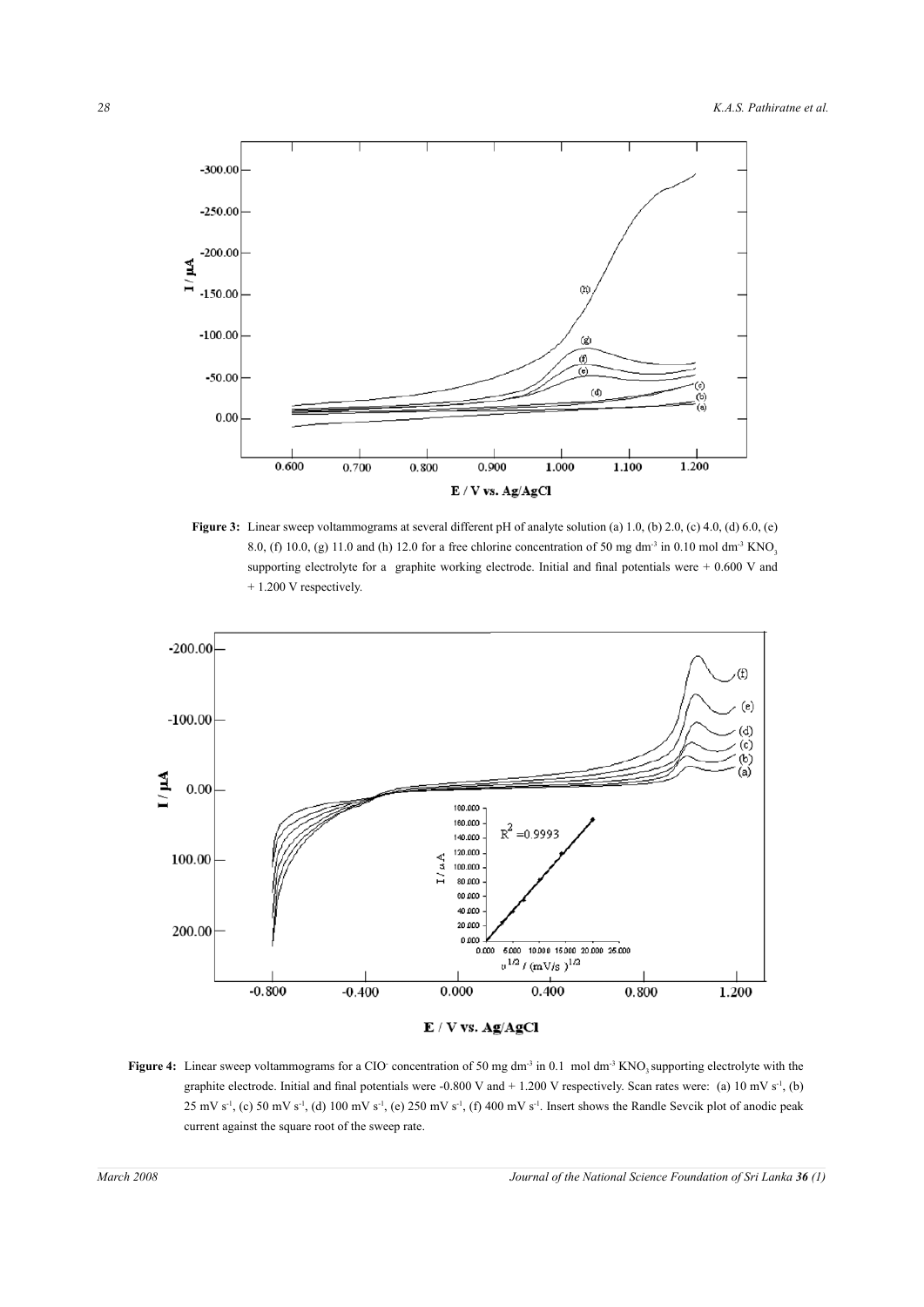**Table1 1:** The effect of type of supporting electrolyte and its concentration on the peak potential and the peak current. (Free chlorine concentration was 50 mg dm<sup>-3</sup> in 0.1 mol dm<sup>-3</sup> KNO<sub>3</sub> supporting electrolyte. The working electrode was graphite. Initial and final potentials were -0.800 V and + 1.200 V respectively and scan rates was 50 mV s<sup>-1</sup>).

| Electrolyte         | Concentration of<br>electrolyte / $(mod \, dm^{-3})$ | Peak potential / V    | Peak current / $\mu$ A |
|---------------------|------------------------------------------------------|-----------------------|------------------------|
| KNO <sub>2</sub>    | 0.05                                                 | $1.050 \ (\pm 0.005)$ | $66.90 \ (\pm 0.10)$   |
| , ,                 | 0.10                                                 | $1.030 \ (\pm 0.006)$ | 70.90 $(\pm 0.08)$     |
| , ,                 | 0.20                                                 | $1.000 \ (\pm 0.003)$ | 72.70 $(\pm 0.07)$     |
| , ,                 | 0.30                                                 | $0.970 \ (\pm 0.003)$ | 73.90 $(\pm 0.09)$     |
| , ,                 | 0.40                                                 | $0.940 \ (\pm 0.005)$ | 74.60 $(\pm 0.10)$     |
| K, SO               | 0.05                                                 | $1.060 \ (\pm 0.003)$ | $67.00 \ (\pm 0.09)$   |
| ,                   | 0.10                                                 | $1.040 \ (\pm 0.005)$ | 71.20 $(\pm 0.08)$     |
| , ,                 | 0.20                                                 | $1.010 \ (\pm 0.003)$ | 72.90 $(\pm 0.05)$     |
| ,                   | 0.30                                                 | $0.980 \ (\pm 0.005)$ | 74.00 $(\pm 0.10)$     |
| , ,                 | 0.40                                                 | $0.950 \ (\pm 0.003)$ | 74.80 $(\pm 0.05)$     |
| Na, SO <sub>A</sub> | 0.05                                                 | $1.060 \ (\pm 0.003)$ | $67.10 \ (\pm 0.05)$   |
| ,,                  | 0.10                                                 | $1.040 \ (\pm 0.003)$ | $71.30 (\pm 0.09)$     |
| ,                   | 0.20                                                 | $1.100 \ (\pm 0.003)$ | 73.00 $(\pm 0.05)$     |
| , ,                 | 0.30                                                 | $0.980 \ (\pm 0.003)$ | 74.10 $(\pm 0.08)$     |
| , ,                 | 0.40                                                 | $0.950 \ (\pm 0.003)$ | 74.95 $(\pm 0.01)$     |

# **Effect of type of supporting electrolyte and its concentration on voltammetric response.**

Table 01 gives the peak potentials and peak currents corresponding to the oxidation of ClO- in three different types of supporting electrolytes:  $\text{KNO}_3$ ,  $\text{K}_2\text{SO}_4$  and Na<sub>2</sub>SO<sub>4</sub> at five different selected concentrations. No noticeable differences in peak potentials or peak currents were observed for the three different supporting electrolytes. However, with increasing concentration of the supporting electrolyte, a slight increase in peak currents was seen for all 3 electrolytes. The percentage increase in peak current  $(\sim 5\%)$  with increasing concentration from  $0.05$  mol dm<sup>-3</sup> to  $0.10$  mol dm<sup>-3</sup> was slightly higher than the percentage increase in current  $(\sim 3\%)$  over the concentration range from 0.1 mol dm<sup>-3</sup> to 0.4 mol dm<sup>-3</sup>. For the present work,  $KNO_3$  was selected as the supporting electrolyte and  $0.10$  mol dm<sup>-3</sup> was used as its optimum concentration.

## **Effect of scan rate of working electrode potential on voltammetric response**

Figure 04 shows the voltammograms obtained for six different scan rates: 10, 25, 50, 100, 250 and 400 mV s<sup>-1</sup> of the working electrode potential. The initial and final potentials of -0.800 V and + 1.200 V were used for all scan rates. The peak potential shows a slight drift towards positive direction at low scan rates (10 to 50 mV  $s^{-1}$ ). However, the peak potential remained at  $+1.040$  V for the rest of the scan rates. The peak current has continued to increase with increasing rates of potential scan. The plot of peak current against the square root of scan rate (Randle Sevcik plot) produced a straight line passing through origin ( $R^2 = 0.9993$ ). In the present study, a complete investigation on the electrochemical reversibility of the reaction was not carried out. The present results indicated that the level of reversibility observed is sufficient for further investigation of the methods for its suitability for analytical applications.

## **Variation of peak current with variation of ClOconcentration**

Voltammograms obtained for several different ClOconcentrations 12.50, 25.00, 50.00, 75.00, 100.00, 150.00, 225.00 and 300.00 mg dm-3 in 0.1 mol dm-3 KNO<sub>3</sub> supporting electrolyte are shown in Figure 05. The scan rate was 50 mV  $s<sup>-1</sup>$  and the initial potential and final potential were  $+ 0.600$  V and  $+1.200$  V. With increase in concentration of ClO- , the peak current had increased. A plot of peak current against the ClOconcentration had produced a straight line  $(R^2 = 0.9996)$ passing through origin indicating the analytical utility of the anodic peak current corresponding to the oxidation of ClO- for determination of free chlorine in water. The limit of detection (LOD) was estimated by measuring voltammetric response for 10 aliquots of chlorine free water at the peak potentials. The LOD of  $1.0 \text{ mg dm}^3$  was calculated using the slope of the calibration curve and the standard deviation (S.D.) of the blank(s) as follows.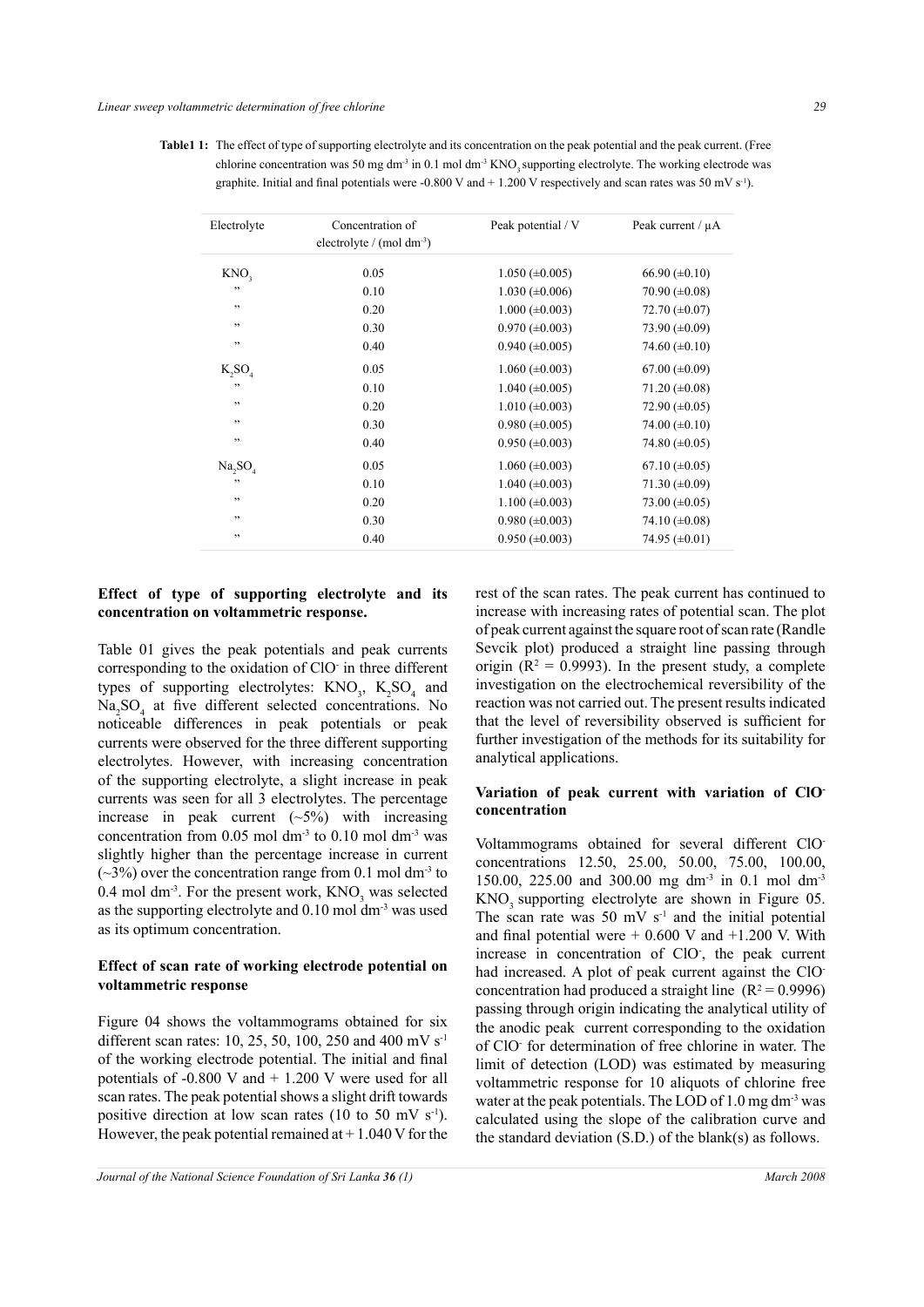

E / V vs. Ag/AgCl

**Figure 5:** Linear sweep voltammograms for several concentrations of ClO $\cdot$  : (a) 12.50 mg dm<sup>-3</sup>, (b) 25.00 mg dm<sup>-3</sup>, (c) 50.00 mg dm-3, (d) 75.00 mg dm-3, (e) 100.00 mg dm-3, (f) 150.00 mg dm-3, (g) 225.00 mg dm-3, (h) 300.00 mg dm-3 (i) blank, in 0.10 mol dm<sup>-3</sup> KNO<sub>3</sub> supporting electrolyte at graphite electrode. Initial and final potentials were  $+0.600$ V and  $+ 1.200$  V respectively. The scan rate was 50 mV s<sup>-1</sup>. Insert shows a plot of anodic peak current versus the concentration of ClO- .



**Figure 6:** Voltammograms for a ClO concentration of 50 mg dm<sup>-3</sup> in 0.10 mol dm<sup>-3</sup> KNO<sub>3</sub> supporting electrolyte with a graphite working electrode (a) linear sweep voltammetry (scan rate of 50 mV/s) and (b) square wave voltammetry (frequency of 50 Hz and pulse height of 50 mV). Initial and final potentials were -0.800 V and + 1.200 V respectively.